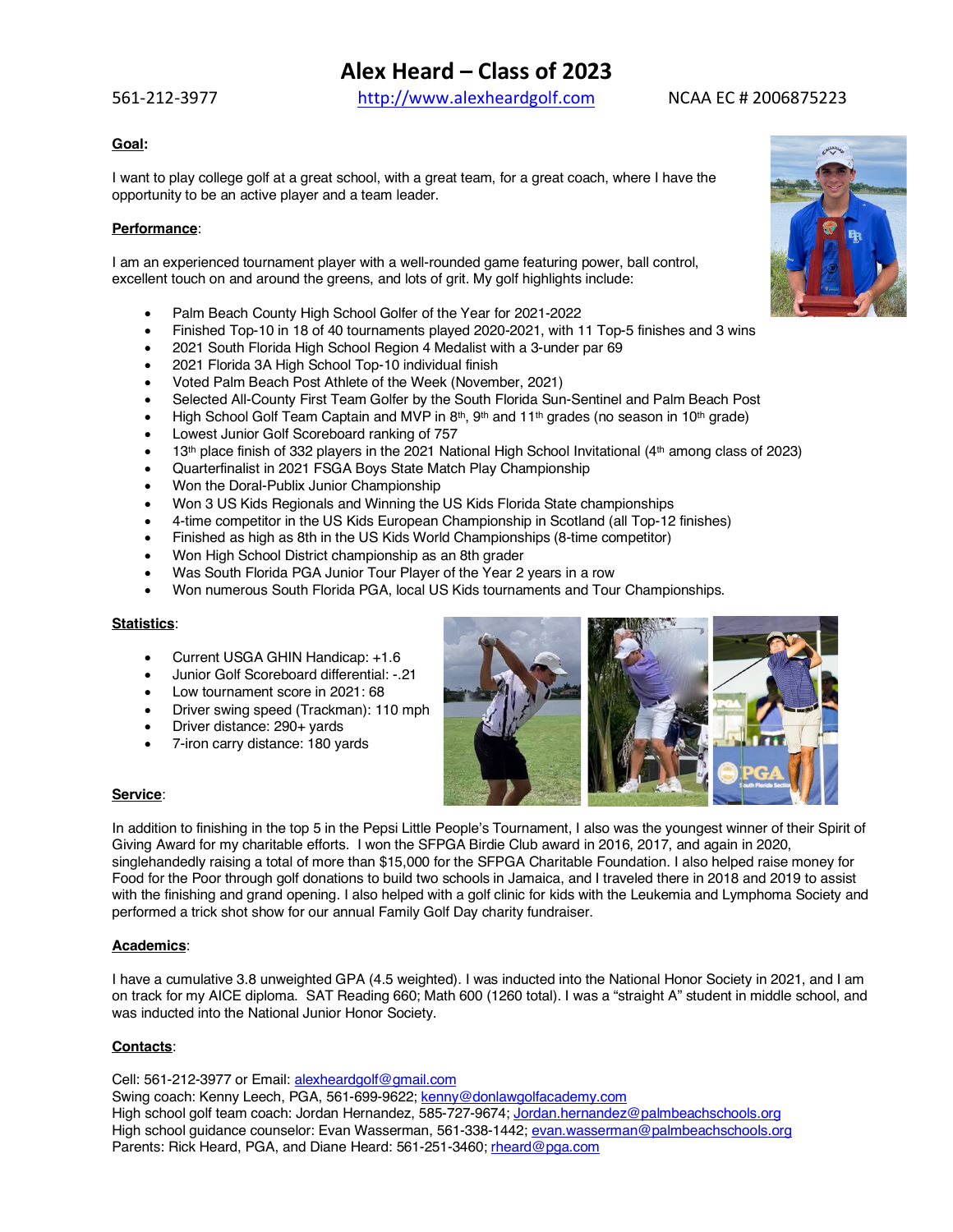561-212-3977 http://www.alexheardgolf.com NCAA EC # 2006875223



With 27 tournaments played in 2021 and 2022, I won 4% of my starts and finished in the top 10 44% of the time. I finished in the top 20 70% of the time. These include USGA, AJGA, SFPGA, FSGA, high school, and US Kids tournaments.

## Color Key: Win Top 5 Top 10 Top 20

| <b>Alex Heard Golf Tournament Results</b> |              |                                            |                             |                       |                 |                 |       |                 |  |
|-------------------------------------------|--------------|--------------------------------------------|-----------------------------|-----------------------|-----------------|-----------------|-------|-----------------|--|
|                                           |              |                                            |                             | <b>Finish</b>         | <b>Field</b>    |                 | Yard  | #               |  |
| Date                                      | <b>Type</b>  | Event                                      | <b>Site</b>                 | <b>Position</b>       | <b>Size</b>     | <b>Score</b>    | age   | <b>Holes</b>    |  |
| 6/13/22                                   | Regional     | SFPGA Jr. PGA Championship                 | Stonebridge CC              | 20                    | 57              | $147(75-72)$    | 6,689 | 36              |  |
| 5/7/22                                    | Regional     | <b>SFPGA Osprey Point</b>                  | Osprey Point GC             | 11                    | 75              | $147(76-71)$    | 6,722 | 36              |  |
| 5/2/22                                    | Regional     | <b>USGA US Open Qualifier</b>              | Pine Tree GC                | 19                    | 80              | $\overline{74}$ | 7,100 | 18              |  |
| 4/23/22                                   | <b>State</b> | FSGA Florida Junior Tour Osprey Point      | Osprey Point GC             | $8*$                  | 60              | 148 (73-75)     | 6,775 | $\overline{36}$ |  |
| 1/8/22                                    | State        | FSGA Florida Junior Tour Next 100          | Mission Inn (El Campeon)    | W/D with wrist injury |                 |                 | 6,880 | 54              |  |
|                                           |              |                                            |                             |                       |                 |                 |       |                 |  |
| 12/4/21                                   | State        | FSGA Florida Junior Tour                   | Indian Spring East          | 21                    | 55              | 154 (72-82)     | 6,887 | 36              |  |
| 11/16/21                                  | State        | FHSAA 3A State High School Championship    | Mission Inn (El Campeon)    | 10                    | 96              | 150 (74-76)     | 6,800 | $\overline{36}$ |  |
| 11/6/21                                   | <b>State</b> | FSGA Florida Junior Tour Championship      | CC Winter Haven             | $12*$                 | 29              | 226 (78-69-79)  | 7.000 | $\overline{54}$ |  |
| 11/1/21                                   | <b>State</b> | FHSAA High School Regional 4               | Osprey Point GC             |                       | $\overline{72}$ | 69              | 6,776 | 18              |  |
| 10/26/21                                  | Local        | FHSAA High School District 15              | Deer Creek CC               | 5                     | 39              | 77              | 6,750 | 18              |  |
| 10/7/21                                   | Major        | AJGA Billy Horschel Qualifier (Stableford) | Jacksonville Beach GC       | 44                    | 53              | -12 points      | 6,582 | 18              |  |
| 9/25/21                                   | <b>State</b> | FSGA Florida Junior Tour Pam Brosnihan     | <b>Quail Ridge South</b>    | $\overline{39}$       | 59              | 159 (82-77)     | 6,952 | 36              |  |
| 9/11/21                                   | State        | FSGA Florida Junior Tour                   | Golf Club of the Everglades | $\overline{25}$       | 57              | 154 (72-82)     | 7,012 | 36              |  |
| 7/19/21                                   | <b>State</b> | FSGA Boys State Match Play                 | The Strand Club             | $5*$                  | 85              | 150 $(75-75)$ & | 6,852 | 90              |  |
|                                           |              |                                            |                             |                       |                 | Quarterfinalist |       |                 |  |
| 7/14/21                                   | Major        | <b>AJGA</b>                                | Stoneybrook                 | 30                    | 50              | 227 (74-77-76)  | 6850  | 54              |  |
| 6/28/21                                   | Major        | NHSAA National High School Invitational    | Pinehurst #8, #9, #7        | 13                    | 332             | 223 (79-74-70)  | 7,000 | 54              |  |
| 6/24/21                                   | Major        | Press-Thornton Future Masters              | Dothan CC                   | 101                   | 232             | 228 (77-72-79)  | 6,558 | 54              |  |
| 6/12/21                                   | Regional     | SFPGA Jr. PGA Championship                 | Mayacoo                     | $\overline{35}$       | 60              | $164(82-82)$    | 6,510 | $\overline{36}$ |  |
| 5/17/21                                   | Team         | Boca Raton High School Team                | CC Coral Springs            | 8                     | 40              | 73              | 6,300 | 18              |  |
| 5/16/21                                   | State        | FSGA Florida Junior Tour                   | Osprey Point GC             | 5****                 | 61              | 144 (76-68)     | 6,661 | 36              |  |
| 5/9/21                                    | <b>State</b> | FSGA Florida Junior Tour                   | CC Winter Haven             | 11                    | 41              | 145 (72-73)     | 6,820 | 36              |  |
| 4/25/21                                   | State        | FSGA Florida Junior Tour                   | Estero - Old Corkscrew      | 4 ****                | 62              | $153(82-71)$    | 6,767 | 36              |  |
| 3/13/21                                   | Regional     | SFPGA Championship Tour                    | Jensen Beach GC             | 15                    | 37              | 154 (79-75)     | 6,634 | 36              |  |
| 2/28/21                                   | Regional     | U.S. Kids Teen Series                      | Jensen Beach GC             | $\overline{3}$        | 28              | 154 (79-75)     | 6,950 | 36              |  |
| 2/6/21                                    | Regional     | SFPGA Championship Tour                    | Santa Lucia River Club      | $5*$                  | 47              | $153(80-73)$    | 6,550 | 36              |  |
| 1/30/21                                   | Regional     | Notah Begay Regional Qualifier             | Mission Inn (El Campeon)    | $\mathcal{T}$         | 43              | $155(80-75)$    | 6,816 | 36              |  |
| 1/16/21                                   | Regional     | SFPGA Championship Tour Winter Kickoff     | Indian Spring               | 4*                    | 62              | 221 (71-77-73)  | 6,688 | 54              |  |
|                                           |              |                                            |                             |                       |                 |                 |       |                 |  |
| 12/5/20                                   | Regional     | SFPGA Championship Tour Championship       | Tour Championship           | 15                    | 74              | 147 (72-75)     | 6,568 | 36              |  |
| 9/19/20                                   | Regional     | FSGA Florida Junior Tour                   | Cypress Lake                | 14                    | 54              | 150 (74-76)     | 6,576 | $\overline{36}$ |  |
| 9/5/20                                    | Regional     | SFPGA Championship Tour                    | Labor Day Classic           | 19                    | 73              | 229 (79-76-74)  | 6,584 | 54              |  |
| 8/5/20                                    | Major        | NHGSA National High School Invitational    | Pinehurst #6, #8, #9        | 62                    | 235             | 229 (78-77-74)  | 7,000 | 54              |  |
| 7/29/20                                   | Regional     | SFPGA Championship Tour                    | <b>Broken Sound Old</b>     | 24                    | 59              | 155 (75-80)     | 6,605 | $\overline{36}$ |  |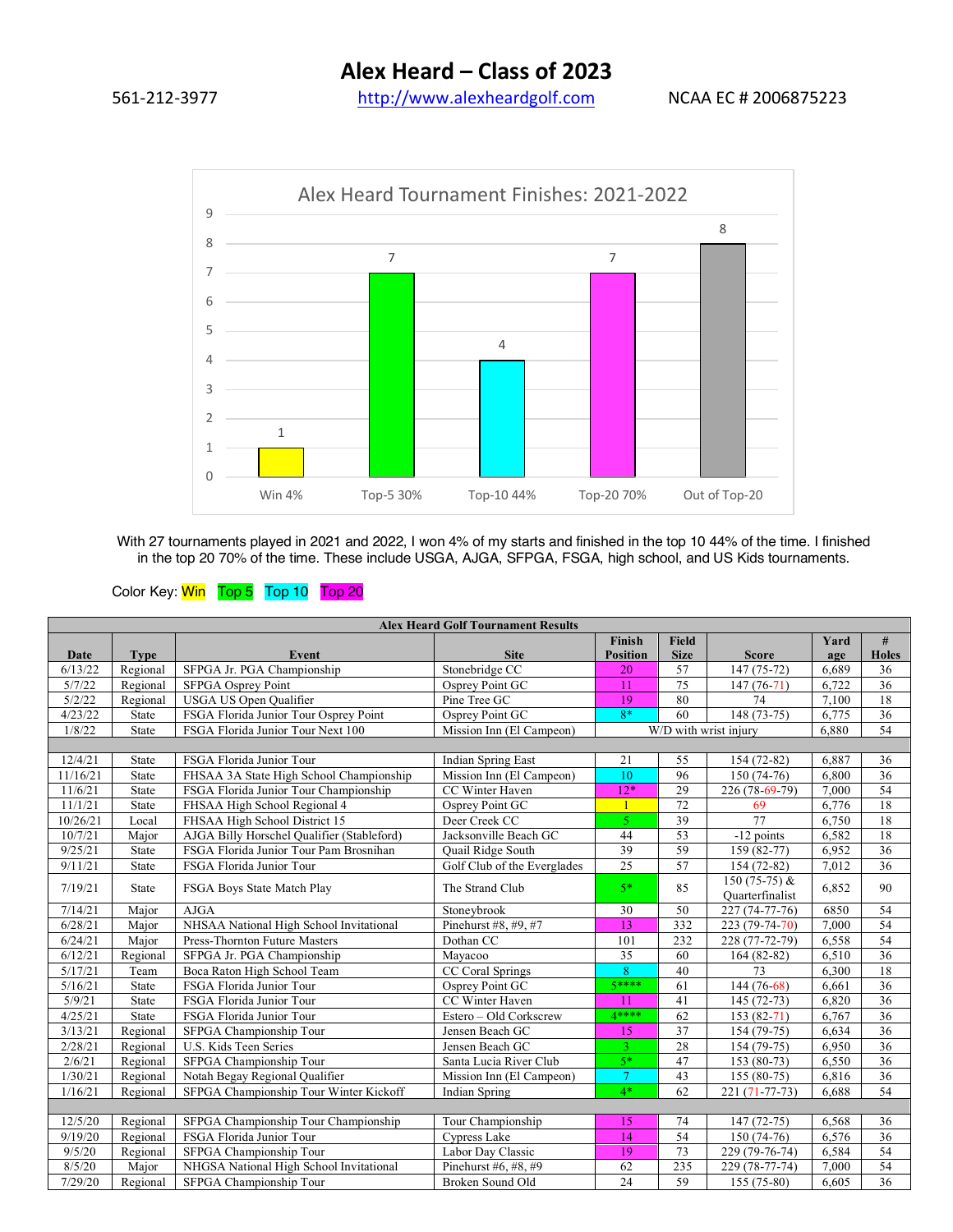## **Alex Heard – Class of 2023**

561-212-3977 http://www.alexheardgolf.com NCAA EC # 2006875223

| <b>Alex Heard Golf Tournament Results</b> |             |                                             |                            |                 |                 |                          |       |                 |  |
|-------------------------------------------|-------------|---------------------------------------------|----------------------------|-----------------|-----------------|--------------------------|-------|-----------------|--|
|                                           |             |                                             |                            | Finish          | <b>Field</b>    |                          | Yard  | #               |  |
| Date                                      | <b>Type</b> | Event                                       | <b>Site</b>                | <b>Position</b> | <b>Size</b>     | <b>Score</b>             | age   | <b>Holes</b>    |  |
| 7/24/20                                   | Regional    | <b>SFPGA Patty Berg Major</b>               | Cypress Lake               | $2*$            | 49              | 220 (76-74-70)           | 6,633 | 54              |  |
| 7/11/20                                   | Regional    | FSGA State Junior Championship              | <b>Streamsong Black</b>    | $22\,$          | 84              | 234 (74-79-81)           | 6,981 | 54              |  |
| 6/29/20                                   | Regional    | SFPGA Championship Tour                     | Boca Lago                  | $\overline{2}$  | $\overline{34}$ | $144(70-74)$             | 6,547 | 36              |  |
| 6/25/20                                   | Regional    | SFPGA Nicklaus Jr. Championship             | North Palm Beach CC        | 41              | 106             | $155(76-79)$             | 6,666 | $\overline{36}$ |  |
| 6/15/20                                   | Regional    | SFPGA Championship Tour                     | Lost City CC               | 9               | 58              | 148 (74-74)              | 6,805 | $\overline{36}$ |  |
| 5/23/20                                   | Regional    | Hurricane Junior Golf Tour                  | LPGA International         | 11              | 33              | 228 (76-76-76)           | 6,711 | 54              |  |
| 3/26/20                                   | Pro         | Minor League Golf Tour                      | Fox Club, Palm City, FL    | 37              | 46              | 157 (80-77)              | 7,017 | 36              |  |
| 3/19/20                                   |             |                                             | Atlantis CC                | 16              | 44              |                          |       | 18              |  |
|                                           | Pro         | Minor League Golf Tour                      |                            |                 |                 | 74                       | 6,683 |                 |  |
| 3/8/20                                    | Local       | AJGA Local Qualifier                        | Osprey Point               | $\mathbf{1}$    | 10              | 36                       | 3,350 | $\mathbf{9}$    |  |
| 3/1/20                                    | Regional    | FSGA Florida Junior Tour                    | LPGA International Jones   | 10              | 54              | $153(83-70)$             | 6,700 | 36              |  |
| 2/9/20                                    | Regional    | SFPGA Championship Tour                     | Santa Lucia River Club     | $1****$         | 53              | $147(77-70)$             | 6,950 | $\overline{36}$ |  |
| 1/20/20                                   | Regional    | FSGA Florida Junior Tour                    | Mark Bostick GC            | 35              | 65              | 234 (78-77-79)           | 6,400 | 54              |  |
| 1/5/20                                    | Regional    | Junior Honda Classic                        | PGA National Fazio         | $2*$            | 42              | $\overline{151}$ (71-80) | 6,700 | 36              |  |
|                                           |             |                                             |                            |                 |                 |                          |       |                 |  |
| 12/23/19                                  | Major       | Doral-Publix International                  | Doral Golden Palm          | $T-10$          | 88              | 227 (77-75-75)           | 6,400 | 54              |  |
| 11/17/19                                  | Regional    | SFPGA Championship Tour                     | <b>PGA</b> Estates         | 9               | 20              | $159(83-76)$             | 6,800 | 36              |  |
| 10/21/19                                  | Team        | American Heritage HS Golf Team Regional     | Bear's Club                | 10              | 51              | 77                       | 6,800 | 18              |  |
| 10/15/19                                  | Team        | American Heritage HS Team District          | Boca Rio CC                | $\mathbf{R}$    | 27              | 74                       | 6,800 | 18              |  |
| 10/13/19                                  | Regional    | FSGA Florida Junior Tour                    | Ocala Golf Club            | 5****           | 53              | $141(71-70)$             | 6,600 | $\overline{36}$ |  |
| 9/28/19                                   | Team        | SFPGA High School Champ                     | Boca Grove CC              | 3               | 73              | 146 (72-74)              | 6,610 | $\overline{36}$ |  |
| 9/17/19                                   | Team        | American Heritage HS Golf Team Invitational | Mayacoo                    | 5               | 91              | 74                       | 6,700 | 18              |  |
|                                           |             |                                             |                            |                 |                 |                          |       |                 |  |
| 9/2019                                    | Team        | American Heritage High School Golf Team     | Regular Season             | 6 wins          | 12              | 36.7 avg                 | 3,400 | 9               |  |
| 7/7/19                                    | Regional    | FSGA State Junior Championship              | Streamsong Red/Blue        | 12              | 54              | 228 (74-79-75)           | 6,786 | 54              |  |
| 6/25/19                                   | Major       | Press-Thornton Future Masters               | Dothan CC                  | $\rm MC$        | 135             | $155(73-82)$             | 6,300 | 36              |  |
| 5/31/19                                   | Major       | U.S. Kids European Championship             | Glen Club, Scotland        | 12              | 24              | 234 (74-78-82)           | 6,100 | 54              |  |
| 5/12/19                                   | Regional    | FSGA Florida Junior Tour                    | Bear Lakes CC              | $\overline{33}$ | 41              | $166(84-82)$             | 6,750 | $\overline{36}$ |  |
| 4/21/19                                   | Regional    | Hurricane Junior Golf Tour                  | Orange County Nat'l        | 11              | $44$            | 160 (84-76)              | 6,750 | 36              |  |
| 2/17/19                                   | Regional    | SFPGA Championship Tour                     | <b>CC Coral Springs</b>    | 6               | $\overline{27}$ | $154(78-76)$             | 6,700 | 36              |  |
| 1/21/19                                   | Regional    | FSGA Florida Junior Tour                    | Mark Bostick GC            | $28\,$          | 56              | 238 (78-78-82)           | 6,400 | 54              |  |
| 1/6/19                                    | Regional    | Junior Honda Classic                        | PGA National Fazio         | 20              | 43              | 158 (81-77)              | 6,700 | 36              |  |
|                                           |             |                                             |                            |                 |                 |                          |       |                 |  |
| 12/22/18                                  | Regional    | U.S. Kids Holiday Classic Regional          | PGA National Palmer        | 15              | 30              | 159 (81-78)              | 6,600 | 36              |  |
| 12/9/18                                   | Regional    | Hurricane Junior Golf Tour                  | Osprey Point               | 9               | $20\,$          | 158 (78-80)              | 6,700 | $\overline{36}$ |  |
| 12/2/18                                   |             | SFPGA Tour Championship                     |                            | $\overline{2}$  | 33              |                          | 6,707 | 36              |  |
|                                           | Regional    |                                             | PGA Estates                |                 |                 | 154 (76-78)              |       |                 |  |
| 11/11/18                                  | Regional    | SFPGA Championship Tour                     | Wycliffe                   | $\mathbf{1}$    | 23              | 148 (76-72)              | 6,559 | $\overline{36}$ |  |
| 10/22/18                                  | Team        | American Heritage HS Golf Team Regional     | Bear's Club                | 9               | 28              | 78                       | 6,600 | 18              |  |
| 10/17/18                                  | Team        | American Heritage HS Golf Team District     | Boca Rio CC                | $\mathbf{1}$    | 24              | 75                       | 6,500 | 18              |  |
| 9/28/18                                   | Team        | SFPGA High School Championship              | Boca Grove CC              | 11              | 94              | $154(79-75)$             | 6,621 | 36              |  |
| 9/2018                                    | Team        | American Heritage HS Golf Team Season       | Regular Season             | 3 wins          | $10 - 20$       | 38 avg                   | 3,400 | 9               |  |
| 7/28/18                                   | Major       | U.S. Kids World Championships               | Pinehurst #6               | 41              | 114             | 229 (75-75-79)           | 6,200 | 54              |  |
| 7/19/18                                   | Major       | World Stars of Junior Golf                  | Las Vegas Paiute           | 6               | 39              | 220 (70-80-70)           | 6,450 | 54              |  |
| 6/26/18                                   | Major       | Press-Thornton Future Masters               | Dothan CC                  | MC              | 133             | 163 (84-79)              | 6,300 | $\overline{36}$ |  |
| 5/28/18                                   | Major       | <b>AJGA</b>                                 | ChampionsGate              | 43              | 48              | 253 (79-83-91)           | 6,700 | 54              |  |
| 5/25/18                                   | Major       | AJGA Qualifier                              | ChampionsGate              | 44              | 59              | 86                       | 6,700 | $18\,$          |  |
| 4/22/18                                   | Regional    | SFPGA Challenge Tour                        | Weston Hills               | 6               | 35              | 76                       |       | 18              |  |
| 4/15/18                                   | Major       | AJGA Preview                                | Seagate                    | 39              | 57              | 170 (85-85)              | 6,700 | 36              |  |
| 3/18/18                                   | Regional    | SFPGA Challenge Tour                        | Sandridge                  | $\overline{9}$  | $\overline{31}$ | $169(87-82)$             |       | 36              |  |
| 3/4/18                                    |             |                                             |                            |                 |                 |                          |       |                 |  |
|                                           | Regional    | Hurricane Junior Golf Tour                  | Timucuan                   | 13              | $25\,$          | $162(75-87)$             | 6,744 | 36              |  |
| 2/4/18                                    | Regional    | Hurricane Junior Golf Tour                  | Village                    |                 | 14              | $143(68-75)$             | 5,800 | 36              |  |
|                                           |             |                                             |                            |                 |                 |                          |       |                 |  |
| 12/22/17                                  | Regional    | U.S. Kids Holiday Classic Regional          | PGA National Palmer        | $1***$          | 30              | $140(70-70)$             | 5,800 | 36              |  |
| 12/3/17                                   | Regional    | SFPGA Challenge Tour                        | Jonathan's Landing         |                 | 6               | $147(77-70)$             | 6,000 | 36              |  |
| 11/19/17                                  | Regional    | SFPGA Challenge Tour                        | St. Lucie Trail            | $\mathbf{1}$    | 8               | 148 (72-76)              | 5,750 | 36              |  |
| 8/11/17                                   | Regional    | SFPGA Challenge Tour                        | Hunter's Run East          | $\mathbf{1}$    | 6               | 70                       | 5,600 | 18              |  |
| 8/5/17                                    | Major       | U.S. Kids World Championships               | Pinehurst #8               | $12 *$          | 198             | 222 (74-77-71)           | 6,000 | 54              |  |
| 7/27/17                                   | Regional    | SFPGA Challenge Tour                        | Plantation Preserve GC     |                 | 8               | $142(72-70)$             | 5,800 | 36              |  |
| 7/20/17                                   | Regional    | SFPGA Challenge Tour                        | Fort Lauderdale CC         |                 | 9               | $142(68-74)$             | 5,700 | 36              |  |
| 7/14/17                                   | Regional    | SFPGA Challenge Tour                        | SFPGA Junior Open          | $\overline{2}$  | 5               | 236 (80-75-81)           | 5,700 | 54              |  |
| 7/7/17                                    | Regional    | SFPGA Challenge Tour                        | Loxahatchee Club           | 5 <sup>1</sup>  | 10              | 157 (78-79)              | 5,700 | 36              |  |
| 6/25/17                                   | Regional    | U.S. Kids Florida State Championship        | Disney World Palm          | $1*$            | 18              | $146(76-70)$             | 5,546 | 36              |  |
| 6/20/17                                   | Major       | Press-Thornton Future Masters               | Dothan CC                  | $T-33$          | 76              | $154(76-78)$             | 5,800 | 36              |  |
|                                           |             |                                             |                            |                 |                 |                          |       |                 |  |
| 6/15/17                                   | Regional    | SFPGA Challenge Tour                        | Boca Grove CC              | $2^{\circ}$     | 9               | 76                       | 5,700 | 18              |  |
| 6/1/17                                    | Major       | U.S. Kids European Championship             | Glen Club, North, Scotland | 10              | $72\,$          | 227 (80-74-73)           | 5,773 | 54              |  |
| 4/2017                                    | Local       | U.S. Kids Boca Raton Tour                   | Spring Tour (4 events)     | 1,3,1,1         | 12              | $\overline{72}$ avg      | 5,720 | 18              |  |
| 3/26/17                                   | Regional    | U.S. Kids Jekyll Island Cup                 | Jekyll Island              | 18              | 30              | 165 (79-84)              | 5,800 | 36              |  |
| 3/19/17                                   | Regional    | SFPGA Challenge Tour                        | Sandridge                  | 8               | 11              | $167(79-88)$             | 5,600 | 36              |  |
| 2/5/17                                    | Regional    | SFPGA Challenge Tour                        | Club Med                   | 3.              | 14              | 152 (80-72)              | 5,700 | 36              |  |